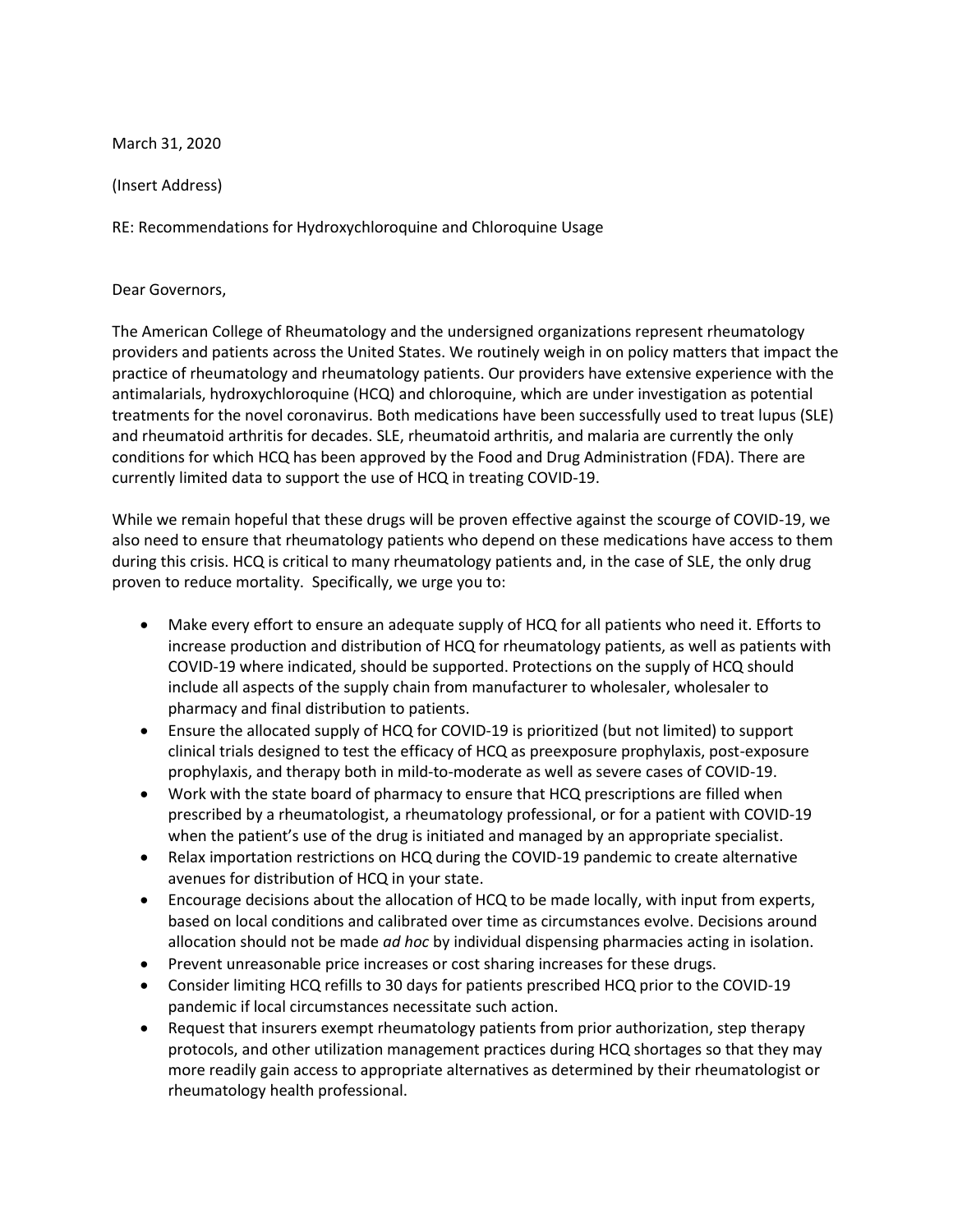- Communicate to the public, healthcare professionals, and other stakeholders accurate and upto-date information about these drugs, their critical role in treatment for the current indications and the status of their use for COVID-19, including clinical trials underway and what is known or not known about the safety and efficacy of these drugs in COVID-19.
- Prevent unrestricted access to HCQ for pre-exposure prophylaxis in the absence of clinical trial data supporting its use.
- Prevent pharmacy-level restrictions on new starts of HCQ for patients with SLE.

We are in the midst of a public health crisis that is unprecedented in our lifetime. We understand the desire to find effective treatments as rapidly as possible. As members of the broader health community, we share the same desire, but those desires are tempered by the concern we have for rheumatology patients and our overall commitment to ensure that the drugs used to treat any disease are safe and effective.

We are happy to work with you and offer any assistance that we can during this difficult time. Thank you for your consideration of our concerns. If you have any questions, please contact Joseph Cantrell, Senior Manager of State Affairs, at jcantrell@rheumatology.org.

Sincerely,

American College of Rheumatology Arthritis Foundation Association for Women in Rheumatology Coalition of State Rheumatology Organizations Global Healthy Living Foundation International Foundation for Autoimmune and Autoinflammatory Arthritis Lupus and Allied Diseases Association Lupus Foundation of America Lupus Research Alliance National Organization of Rheumatology Managers Rheumatology Nurses Society Sjogren's Foundation

Alabama Society for the Rheumatic Diseases Arizona United Rheumatology Alliance Arkansas Rheumatology Association Association of Idaho Rheumatologists California Rheumatology Alliance Colorado Rheumatology Association Florida Society of Rheumatology Georgia Society of Rheumatology Hawaii Rheumatology Society Kentuckiana Rheumatology Alliance Looms for Lupus Lupus Alliance of Upstate New York Lupus Foundation New England Lupus Foundation of Northern California Lupus LA